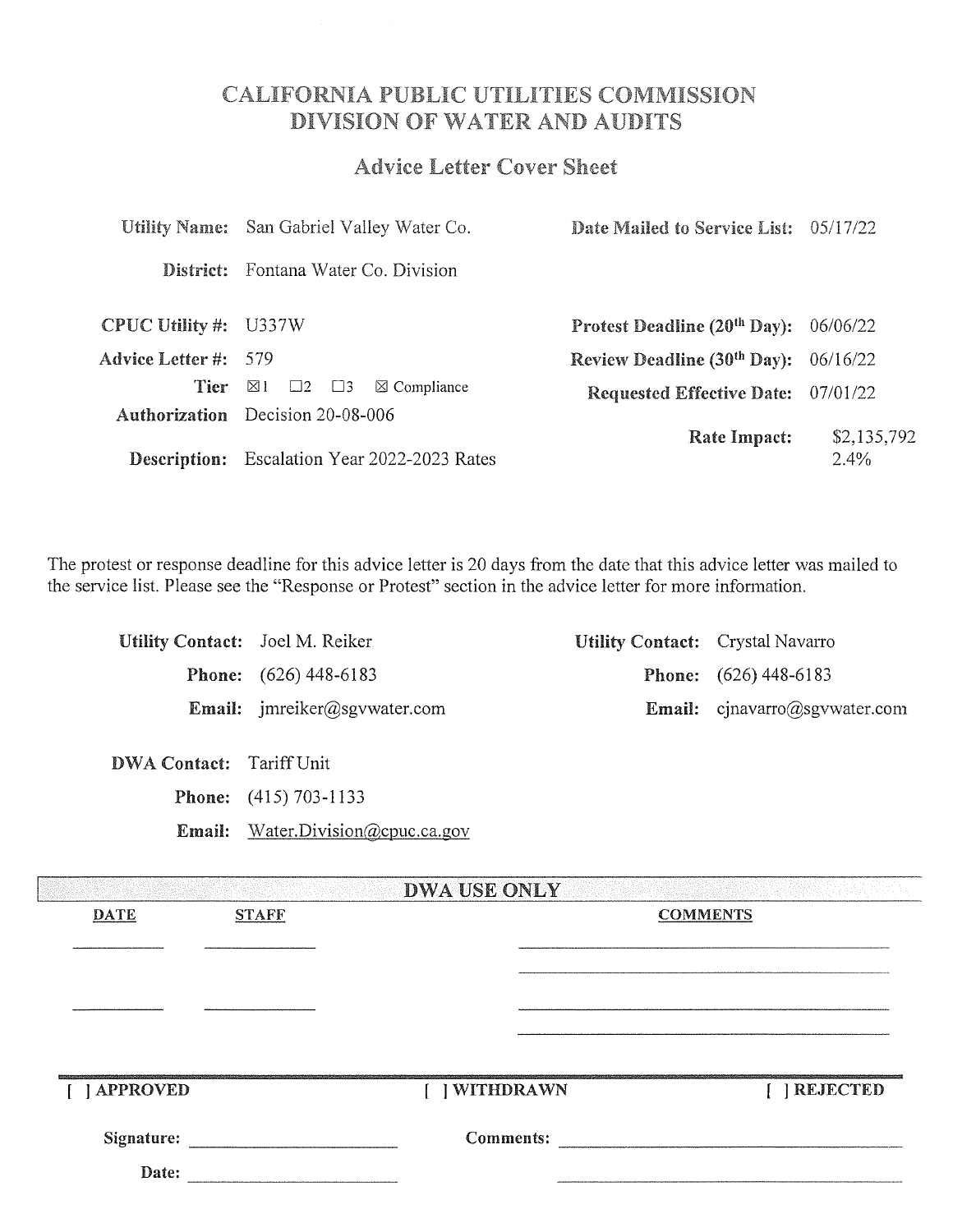# **SAN GABROEL VALLEY WATER GOMPANY**

May 17, 2022

### Advice Letter No. 579 U337W

### TO THE PUBLIC UTILITIES COMMISSION OF THE STATE OF CALIFORNIA

San Gabriel Valley Water Company ("San Gabriel" or "Company") hereby requests ministerial review of the following changes in tariff sheets applicable to its Fontana Water Company division:

|             |                                              |          | Cancelling  |
|-------------|----------------------------------------------|----------|-------------|
| <b>CPUC</b> |                                              | Schedule | <b>CPUC</b> |
| Sheet No.   | Title                                        | No.      | Sheet No.   |
| 3216-W      | General Metered Service                      | $FO-1$   | 3178-W      |
| 3217-W      | General Metered Service (continued)          | $FO-1$   | $3171-W$    |
| $3218-W$    | General Metered Service – Conservation Rates | $FO-1C$  | 3179-W      |
| $3219-W$    | Private Fire Service                         | $FO-4$   | $3173-W$    |
| 3220-W      | Recycled Water Metered Service               | $FO-6$   | 3180-W      |
| $3221 - W$  | Recycled Water Metered Service (continued)   | $FO-6$   | $3175 - W$  |
| 3222-W      | Preliminary Statement, Paragraph H2          | N/A      | $3181 - W$  |
| 3223-W      | Table of Contents                            | N/A      | 3215-W      |

San Gabriel submits this advice letter in compliance with California Public Utilities Commission ("CPUC" or "Commission") Decision ("D.") 20-08-006, issued August 12, 2020, in Application ("A.") No. 19-01-001 to implement a revenue increase of \$2,135,792, or 2.4% for Escalation Year 2022-2023. In accordance with Ordering Paragraph No. 7 of D.20-08-006 and Water Industry Rule 7.3.1(6) of General Order 96-B, this is designated as a Tier 1 advice letter, with a requested effective date of July 1, 2022.

### Purpose and Background

This advice letter requests authority to implement rates for Escalation Year 2022-2023 as authorized by the Commission for the Fontana Water Company division in D.20-08-006, issued August 12, 2020, in A.19-01-001. Ordering Paragraph No. 7 ofD.20-08-006 states:

7. For Escalation Years 202112022 and *202212023,* San Gabriel Valley Water Company shall submit a Tier 1 advice letter to implement escalation year rate increases or decreases consistent with the estimated increase or decreases shown in Appendices A and B hereto, in conformance with General Order 96-B on or before May 17, 2021 and May 17, 2022, respectively, as set forth in the Commission's Rate Case Plan (Decision 07-05-062) for Class A Water Utilities. These advice letters shall include appropriate supporting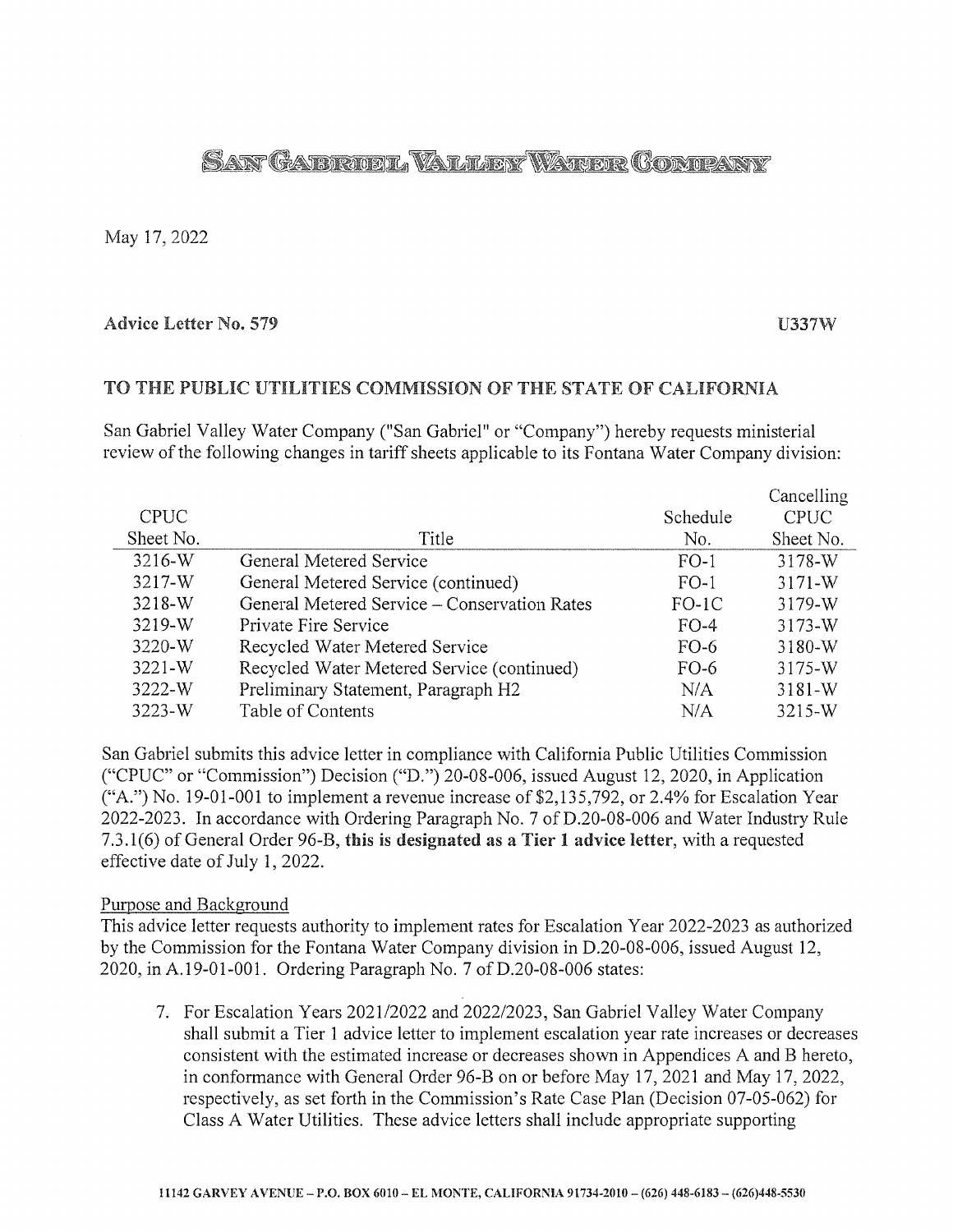workpapers. The revised tariff schedules shall take effect no earlier than July 1, 2021 and July 1, 2022, respectively, and apply to services rendered on and after their effective dates. The advice letters shall be reviewed by the Commission's Water Division. The Water Division shall inform the Commission if it finds that the revised rates do not conform to the Case Plan, this order, or other Commission decisions, and if so, shall reject the advice letter filing.

In accordance with Ordering Paragraph No. 7 of Decision No. 20-08-006, the revised tariff schedules shall take effect on July I, 2022.

The present rate schedules in the Fontana Water Company division became effective on January 1, 2022, through Advice Letter 572-A to implement a Water Cost Offset.

### **Discussion**

Based upon the escalation rates for 2022 and 2023 published on May 2, 2022 by the Public Advocates Office, San Gabriel requests an increase of \$2,135,792, or 2.4% for Escalation Year 2022-2023.

An earnings test is required to implement the Escalation Year 2022-2023 increase. The earnings test yielded a pro forma rate of return of 8.67%, which is greater than the adjusted-adopted rate of return of 8 .26%. Therefore, San Gabriel has reduced its requested increase by \$1, 162,407 in deriving the proposed rates.

The tariff schedules reflecting the proposed changes are attached hereto. San Gabriel has provided workpapers supporting the calculations of the Escalation Year revenue requirement, the earnings test, and proposed rates to the Commission's Water Division staff for their review as required by D.20-08-006. The proposed rates will increase the monthly bill of the typical customer with a 5/8" x 3/4" meter and using 15 hundred cubic feet ("Ccf') of water on General Service Rate Schedule F0-1 by \$1.96 or 2.3%, from \$84.35 to \$86.31. The proposed rates will increase the monthly bill of the typical residential customer with a 5/8" x 3/4" meter and using 15 Ccf of water on Conservation Rate Schedule FO-1C by \$1.91 or 2.3%, from \$82.54 to \$84.45.

### Service and Notice

Distribution of this advice letter is being made to the attached service list in accordance with Water Industry Rule 4.1 of General Order 96-B. No other parties have requested notification of tariff filings related to the Fontana Water Company division. In accordance with Water Industry Rule 3.3 of General Order 96-B, San Gabriel will also post this advice letter to its website www.fontanawater.com. San Gabriel will inform its customers of the overall net rate change effective July 1, 2022 in dollar and percentage terms by a billing message on the first bill on which the changes appear. No further public notice is required because all public notices in connection with Application No. 19-01-001 have already been made in accordance with applicable law and Commission rules.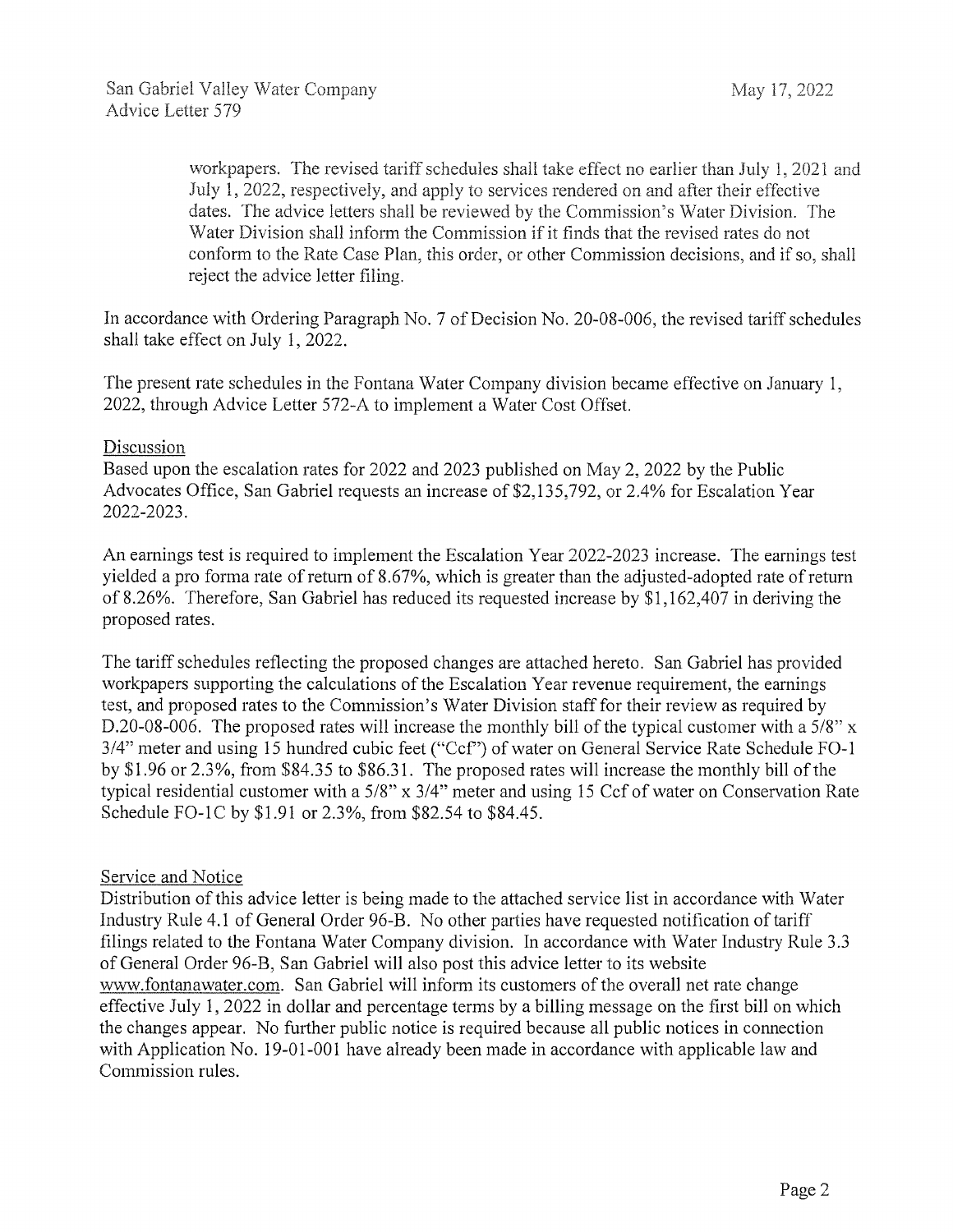### **Protest and Responses**

Anyone may respond to or protest this advice letter. A response supports the filing and may contain information that proves useful to the Commission in evaluating the advice letter. A protest objects to the advice letter in whole or in part and must set forth the specific grounds on which it is based. These grounds are:

- (1) San Gabriel did not properly serve or give notice of the advice letter;
- (2) The relief requested in the advice letter would violate statute or Commission order, or is not authorized by statute or Commission order on which San Gabriel relies;
- (3) The analysis, calculations, or data in the advice letter contain material error or omissions;
- (4) The relief requested in the advice letter is pending before the Commission in a formal proceeding;
- (5) The relief requested in the advice letter requires consideration in a formal hearing, or is otherwise inappropriate for the advice letter process; or
- (6) The relief requested in the advice letter is unjust, unreasonable, or discriminatory, provided that such a protest may not be made where it would require re-litigating a prior order of the Commission.

A protest may not rely on a policy objection to an advice letter where the relief requested in the advice letter follows rules or directions established by statute or Commission order applicable to the utility. A protest shall provide citations or proofs where available to allow staff to properly consider the protest. A response or protest must be made in writing or by electronic mail and must be received by the Water Division within 20 days of the date this advice letter is filed. The address for mailing or delivering a response or protest is:

| Email Address:                                       | Mailing Address:                       |
|------------------------------------------------------|----------------------------------------|
| $water\text{.division}(\partial \text{cpuc.ca.gov})$ | California Public Utilities Commission |
|                                                      | Water Division, 3rd Floor              |
|                                                      | 505 Van Ness Avenue                    |
|                                                      | San Francisco, CA 94102                |

On the same date the response or protest is submitted to the Water Division, the respondent or protestant shall send a copy of the protest by mail to San Gabriel addressed as follows:

| Email Address:        | Mailing Address:                     |
|-----------------------|--------------------------------------|
| imreiker@sgvwater.com | San Gabriel Valley Water Company     |
|                       | Vice President of Regulatory Affairs |
|                       | 11142 Garvey Avenue                  |
|                       | El Monte, CA 91733                   |

Cities and counties that need Board of Supervisors or Board of Commissioners approval to protest should inform the Water Division, within the 20 day protest period, so that a late filed protest can be entertained. The informing document should include an estimate of the date the proposed protest might be voted on.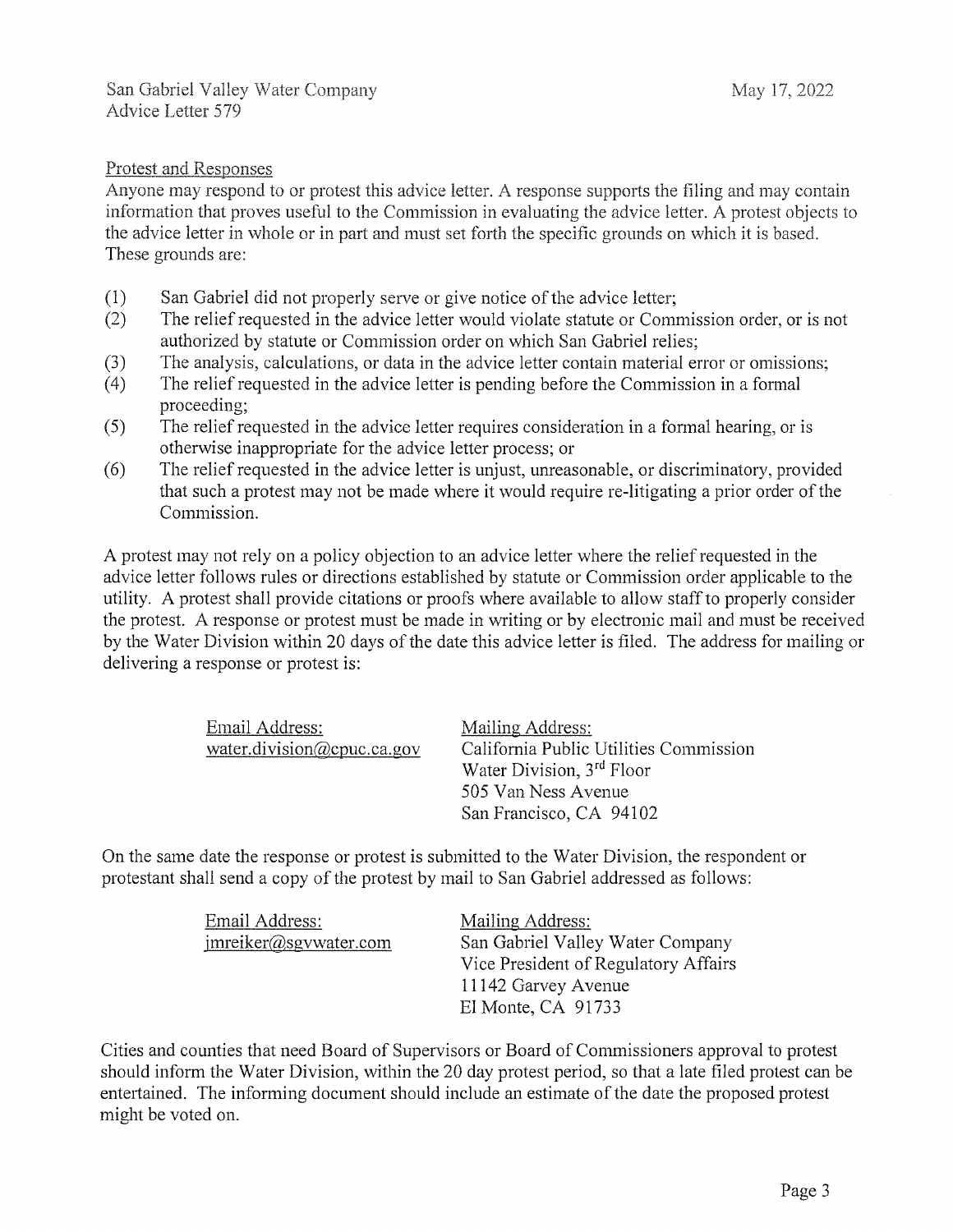San Gabriel Valley Water Company Advice Letter 579

The advice letter process does not provide for any further responses, protests or comments, except for San Gabriel's reply, after the 20-day comment period. San Gabriel will reply to each protest and may reply to any response. Each reply must be received by the Water Division within five business days after the end of the protest period, and shall be served on the same day to the person who filed the protest or response in accordance with General Order 96-B, General Rule 7.4.3.

If you have not received a reply to your protest within ten business days, contact San Gabriel at ( 626) 448-6183.

San Gabriel Valley Water Company

*Isl* Joel M. Reiker

Joel M. Reiker Vice President of Regulatory Affairs

cc: Bruce DeBerry, CPUC- Water Division Victor Chan, CPUC- Water Branch, Cal Advocates Richard Rauschmeier, CPUC - Water Branch, Cal Advocates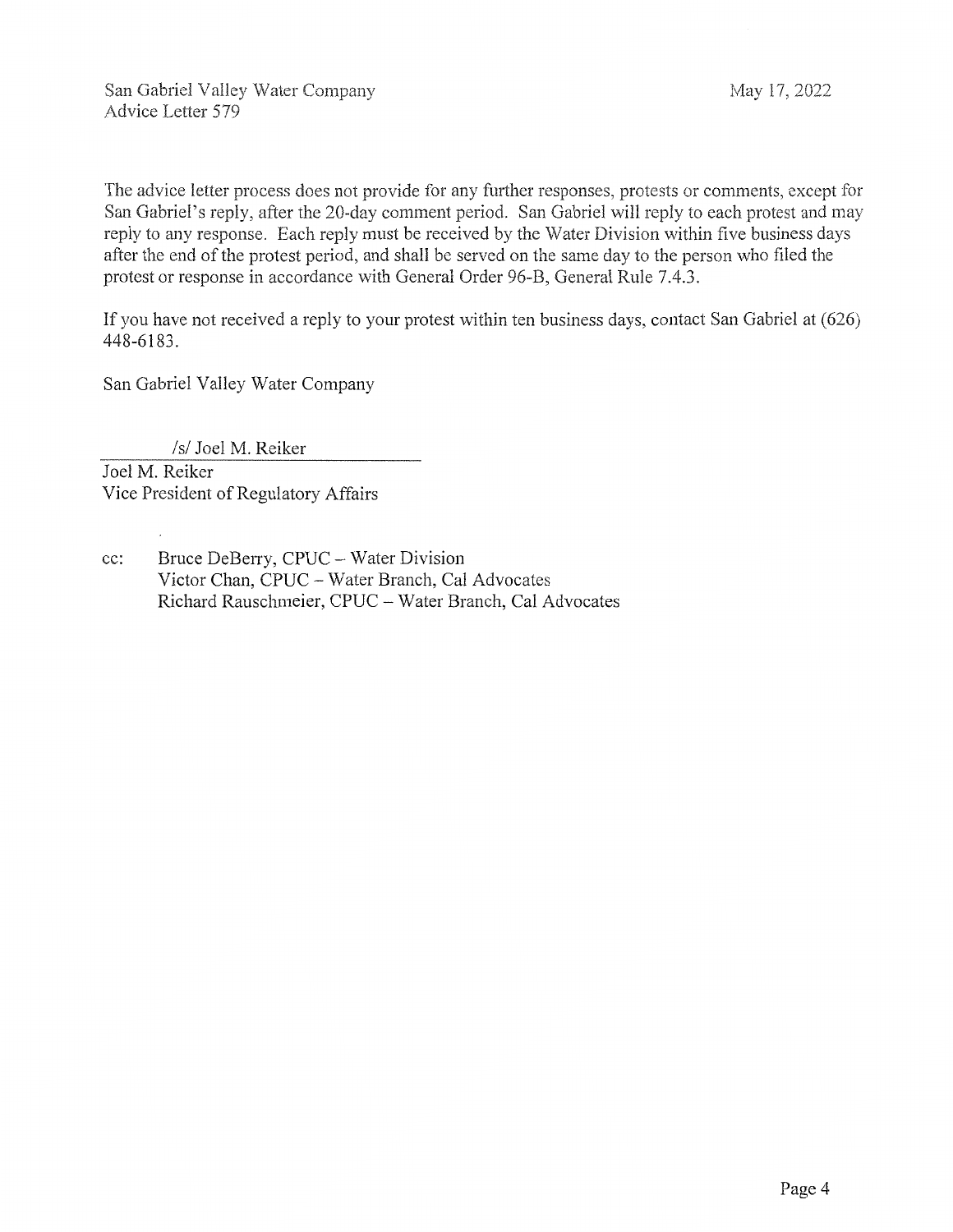## **VERIFICATION**

I am Vice President of Regulatory Affairs for, and an officer of, San Gabriel Valley Water Company ("SGVWC"), and I am authorized to make this verification on its behalf with respect to customer notification of Advice Letter 579 for the Fontana Water Company Division. SGVWC intends to provide customer notification of Advice Letter 579 to affected customers in the Fontana Water Company division by: (check all that apply)

 $\Box$  Bill Insert

 $\boxtimes$  Bill Message

 $\Box$  Individual Notice by Mail

 $\Box$  Legal Notices Published in a Local Newspaper of General Circulation

 $\Box$  Other (explain)

SGVWC will include a bill message on each of its Fontana Water Company division customers' first bill generated after the rate change goes into effect to inform them of the rate change approved in Advice Letter 579. To the extent any additional rate changes are made effective by advice letter on the same date, the bill message will be revised accordingly. Additionally, a copy of this advice letter and the bill message is posted on the Company's website www.fontanawater.com. The foregoing statement is true of my own knowledge.

I declare under penalty of perjury that the foregoing is true and correct.

Executed on this  $17<sup>th</sup>$  day of May, 2022, at El Monte, California.

*Isl* Joel M. Reiker

Joel M. Reiker Vice President of Regulatory Affairs San Gabriel Valley Water Company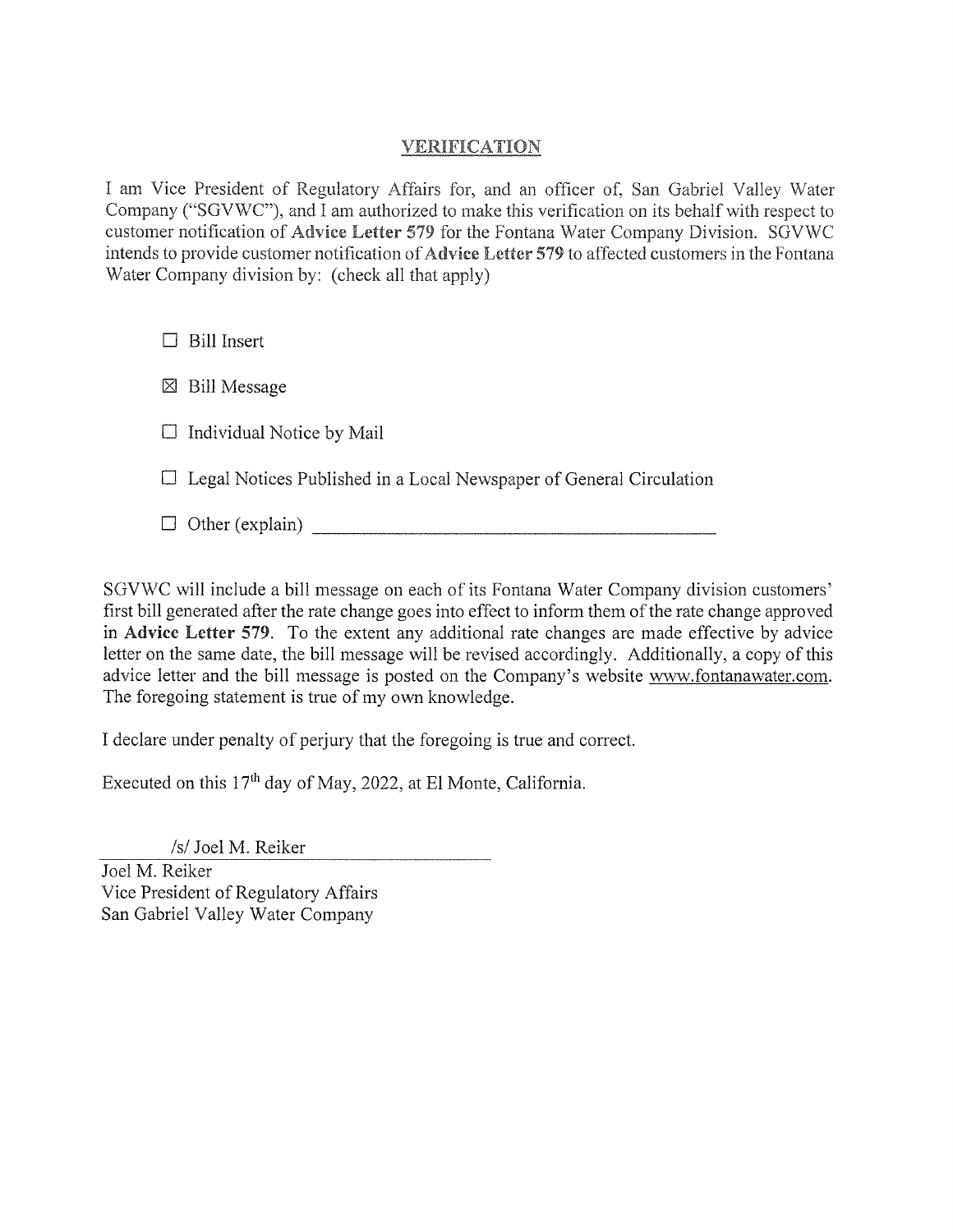### **Bill Message**

### Fontana Water Company Division

Effective Jul. 1, your bill includes an increase for Escalation Year 2022-2023 as approved in Advice Letter 579. A typical residential customer will experience an increase of \$1.91 or 2.3%. If your bill covers a period before Jul. 1, it has been prorated. Learn more at https://www.fontanawater.com/rates-regulatory/advice-letter-filings-with-cpuc/.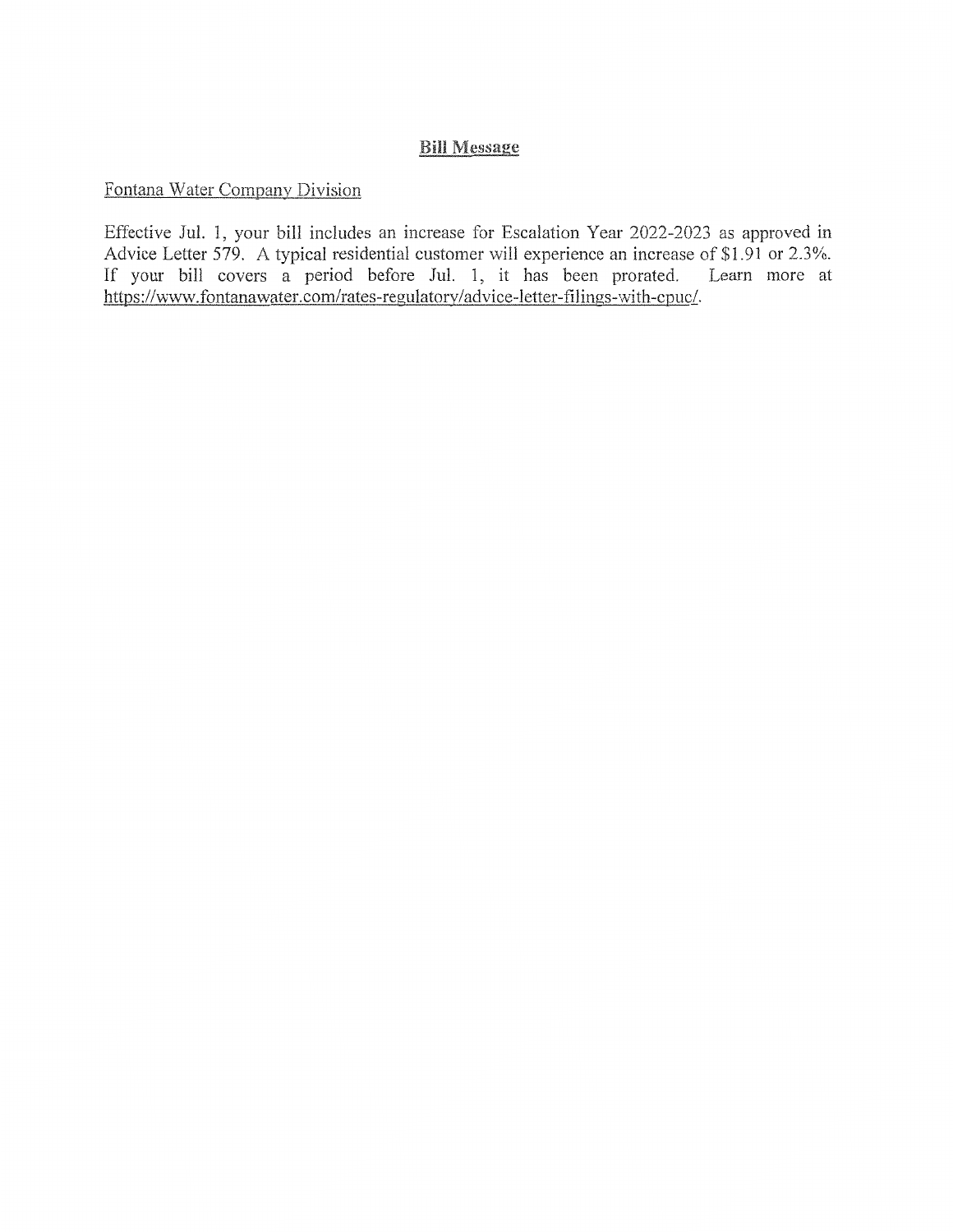#### ADVICE LETTER DISTRIBUTION LIST San Gabriel Valley Water Company Fontana Water Company Division Advice Letter No. 579

Kendall H. MacVey, Esq. Best, Best & Krieger, LLP 3390 University Avenue 5<sup>th</sup> Floor Riverside, CA 92501

City of Colton Water Department 650 North La Cadena Drive Colton, CA 92324

Cucamonga Valley Water District Post Office Box 638 Rancho Cucamonga, CA 91730

Phillip Burum Deputy City Manager City of Fontana 8353 Sierra Avenue Fontana, CA 92335

Dan West Public Works Director City of Fontana Public Service Department 16489 Orange Way Fontana, CA 92335

Marvin T. Sawyer, District Counsel Fontana Unified School District Business Services Office 9680 Citrus Avenue Fontana, CA 92335

Samuel Martinez, Executive Officer Local Agency Formation Commission for San Bernardino County 1170 West Third Street, Unit 150 San Bernardino, CA 92415-0490

City of Ontario Water Department 303 East B Street Ontario, CA 91764

City of Rialto Water Department I 50 South Palm A venue Rialto, CA 92376

West Valley Water District Post Office Box 920 Rialto, CA 92377

Kiki Carlson Suburban Water Systems kcarlson@swwc.com

Carlos Rodriquez Building Industry Association of Southern California 17192 Murphy Ave., #14445 Irvine, CA 92623

Golden State Water Company Attn: Ronald Moore, Regulatory Affairs 630 E. Foothill Blvd. San Dimas, CA 91773 rkmoore@gswater.com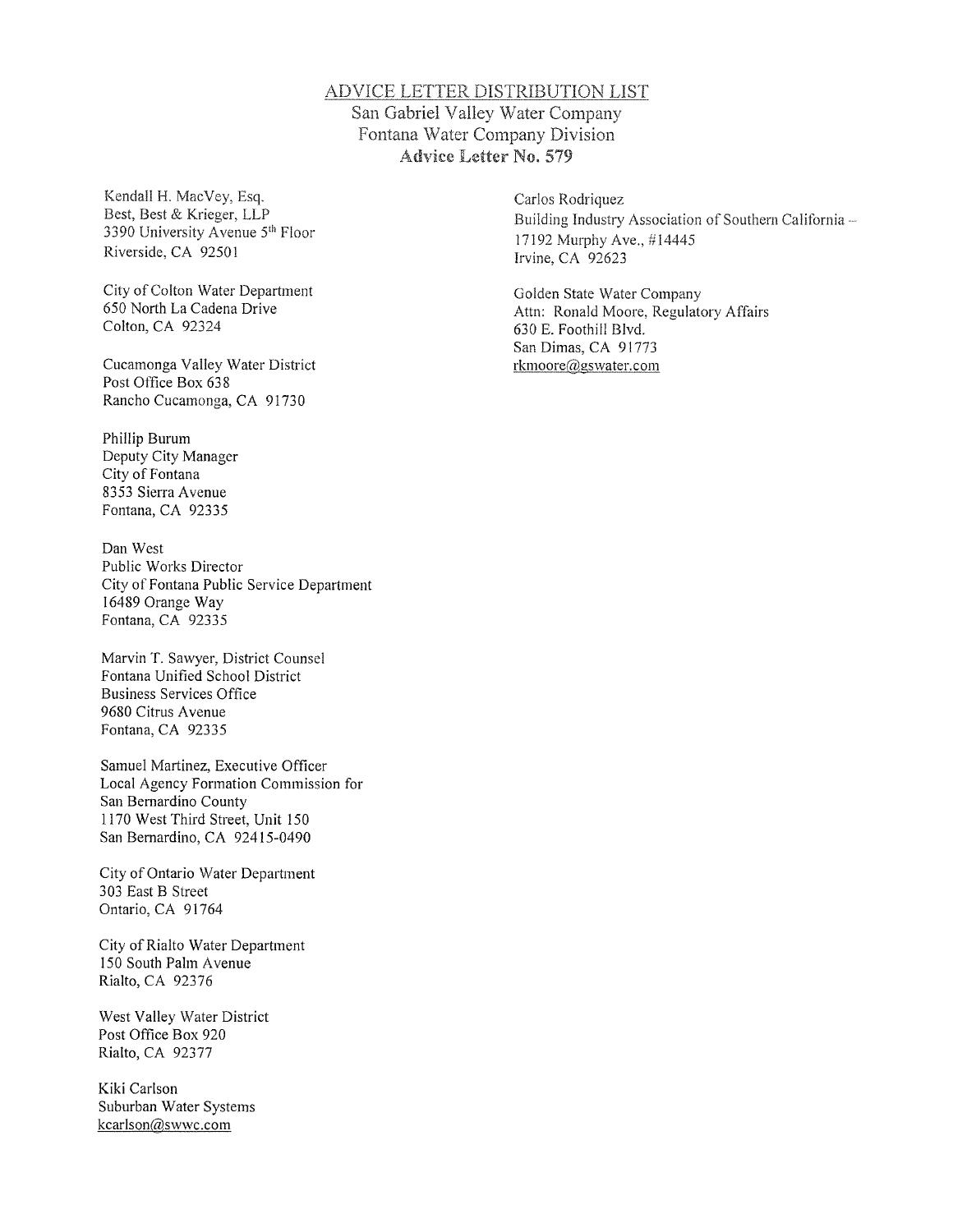| 11142 GARVEY AVENUE<br>EL MONTE, CALIFORNIA 91733                                                                              |                                                                              | Revised | Cal. P.U.C. Sheet No.  | $3216-W$         |
|--------------------------------------------------------------------------------------------------------------------------------|------------------------------------------------------------------------------|---------|------------------------|------------------|
|                                                                                                                                | Cancelling                                                                   | Revised | Cal. P.U.C. Sheet No.  | $3178-W$         |
|                                                                                                                                | <b>SCHEDULE NO. FO-1</b><br>Fontana Water Company<br>GENERAL METERED SERVICE |         |                        |                  |
| <b>APPLICABILITY</b>                                                                                                           |                                                                              |         |                        |                  |
| Applicable to all metered water service, except for those Residential customers required to<br>be served under Schedule FO-1C. |                                                                              |         |                        |                  |
| <b>TERRITORY</b>                                                                                                               |                                                                              |         |                        |                  |
| Portions of Fontana, Rancho Cucamonga, Rialto, and vicinity, San Bernardino County.                                            |                                                                              |         |                        |                  |
| <b>RATES</b><br><b>Quantity Rates:</b>                                                                                         |                                                                              |         |                        |                  |
|                                                                                                                                |                                                                              |         |                        | (I)              |
|                                                                                                                                |                                                                              |         | Per Meter<br>Per Month |                  |
| Service Charges:                                                                                                               |                                                                              |         |                        |                  |
|                                                                                                                                |                                                                              |         |                        | (1)              |
|                                                                                                                                |                                                                              |         |                        |                  |
|                                                                                                                                |                                                                              |         |                        |                  |
|                                                                                                                                |                                                                              |         |                        |                  |
|                                                                                                                                |                                                                              |         |                        |                  |
|                                                                                                                                |                                                                              |         |                        |                  |
|                                                                                                                                |                                                                              |         |                        |                  |
|                                                                                                                                |                                                                              |         |                        |                  |
|                                                                                                                                |                                                                              |         |                        |                  |
|                                                                                                                                |                                                                              |         |                        | $\left(1\right)$ |
|                                                                                                                                |                                                                              |         |                        |                  |
|                                                                                                                                |                                                                              |         |                        |                  |
|                                                                                                                                |                                                                              |         |                        |                  |
|                                                                                                                                |                                                                              |         |                        |                  |
|                                                                                                                                |                                                                              |         |                        |                  |
|                                                                                                                                |                                                                              |         |                        |                  |
|                                                                                                                                |                                                                              |         |                        |                  |

*(continued)* 

*Issued by* 

Advice Letter No. -~5~7~9 \_\_ \_

Decision No.  $\qquad \qquad$ 

J.M. Reiker Date Filed \_\_\_\_\_\_\_\_ \_

Effective \_\_\_\_\_\_\_\_ \_ Resolution No.

Vice President of Regulatory Affairs<br>TITLE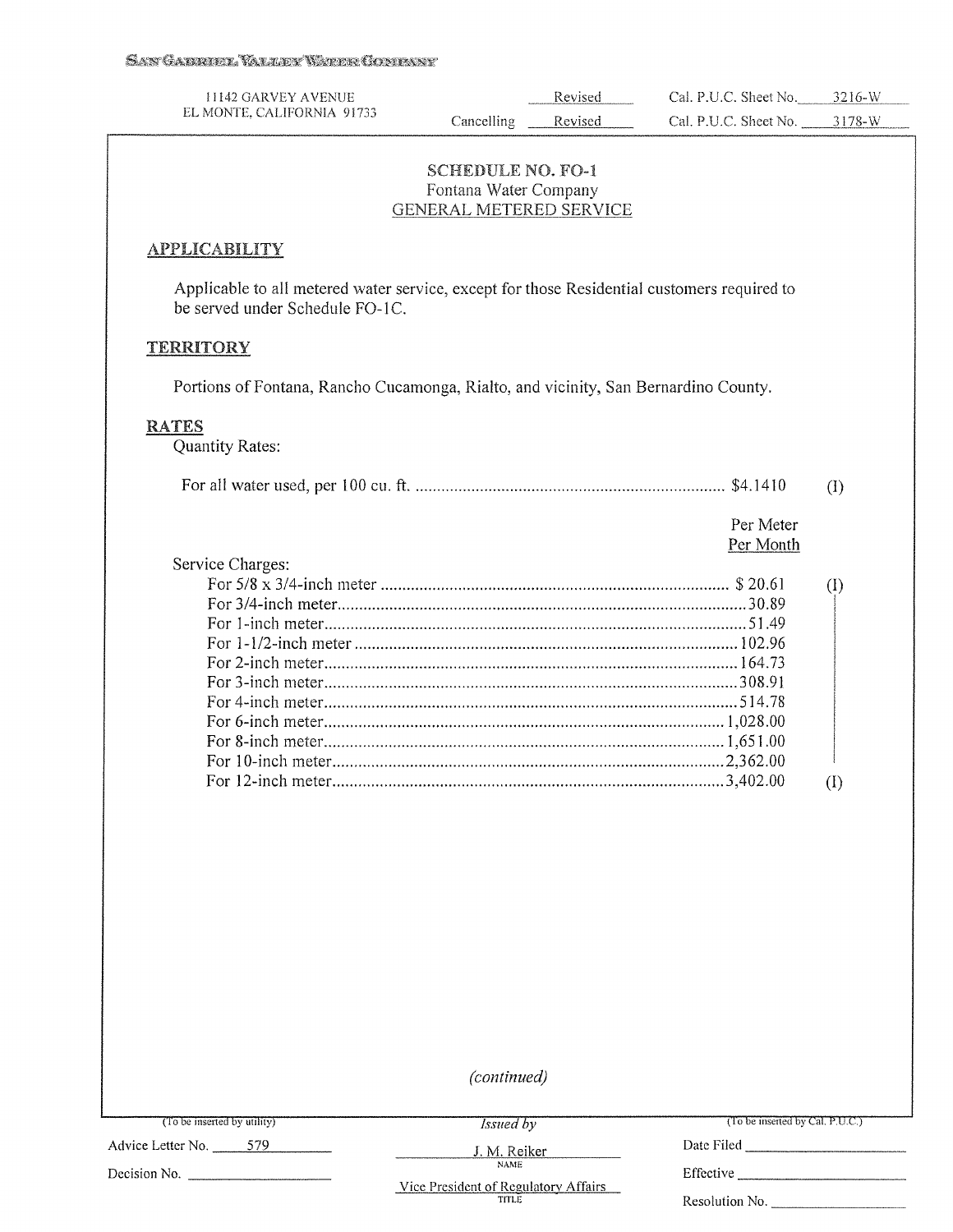#### SAN GABRIEL VALLER WATER GOMPANY

|                                                                                                                                                                                                                          |                                | Revised | Cal. P.U.C. Sheet No. 3217-W    |                            |
|--------------------------------------------------------------------------------------------------------------------------------------------------------------------------------------------------------------------------|--------------------------------|---------|---------------------------------|----------------------------|
| 11142 GARVEY AVENUE<br>EL MONTE, CALIFORNIA 91733                                                                                                                                                                        | Cancelling                     | Revised | Cal. P.U.C. Sheet No. 3171-W    |                            |
|                                                                                                                                                                                                                          |                                |         |                                 |                            |
|                                                                                                                                                                                                                          | <b>SCHEDULE NO. FO-1</b>       |         |                                 |                            |
|                                                                                                                                                                                                                          | Fontana Water Company          |         |                                 |                            |
|                                                                                                                                                                                                                          | <b>GENERAL METERED SERVICE</b> |         |                                 |                            |
|                                                                                                                                                                                                                          | (continued)                    |         |                                 |                            |
| <b>RATES</b> (continued)                                                                                                                                                                                                 |                                |         |                                 |                            |
|                                                                                                                                                                                                                          |                                |         | Per Battery                     |                            |
|                                                                                                                                                                                                                          |                                |         | Per Month                       |                            |
|                                                                                                                                                                                                                          |                                |         |                                 | $\left( \mathrm{I}\right)$ |
|                                                                                                                                                                                                                          |                                |         |                                 |                            |
|                                                                                                                                                                                                                          |                                |         |                                 |                            |
|                                                                                                                                                                                                                          |                                |         |                                 |                            |
|                                                                                                                                                                                                                          |                                |         |                                 |                            |
|                                                                                                                                                                                                                          |                                |         |                                 |                            |
|                                                                                                                                                                                                                          |                                |         |                                 |                            |
|                                                                                                                                                                                                                          |                                |         |                                 |                            |
|                                                                                                                                                                                                                          |                                |         |                                 |                            |
|                                                                                                                                                                                                                          |                                |         |                                 | $\rm (I)$                  |
| <b>SPECIAL CONDITIONS</b><br>1. All bills are subject to the reimbursement fee set forth on Schedule No. AA-UF.<br>2. All bills are subject to the applicable surcharges and surcredits set forth on Schedule No. FO-AS. |                                |         |                                 |                            |
|                                                                                                                                                                                                                          |                                |         |                                 |                            |
| (To be inserted by utility)                                                                                                                                                                                              | Issued by                      |         | (To be inserted by Cal. P.U.C.) |                            |
| 579<br>Advice Letter No.                                                                                                                                                                                                 | J. M. Reiker                   |         | Date Filed_                     |                            |
|                                                                                                                                                                                                                          | <b>NAME</b>                    |         |                                 |                            |

Decision No. \_\_\_\_\_\_\_ \_ Effective \_\_\_\_\_\_\_\_\_ \_ Vice President of Regulatory Affairs<br>TITLE

Recolution No.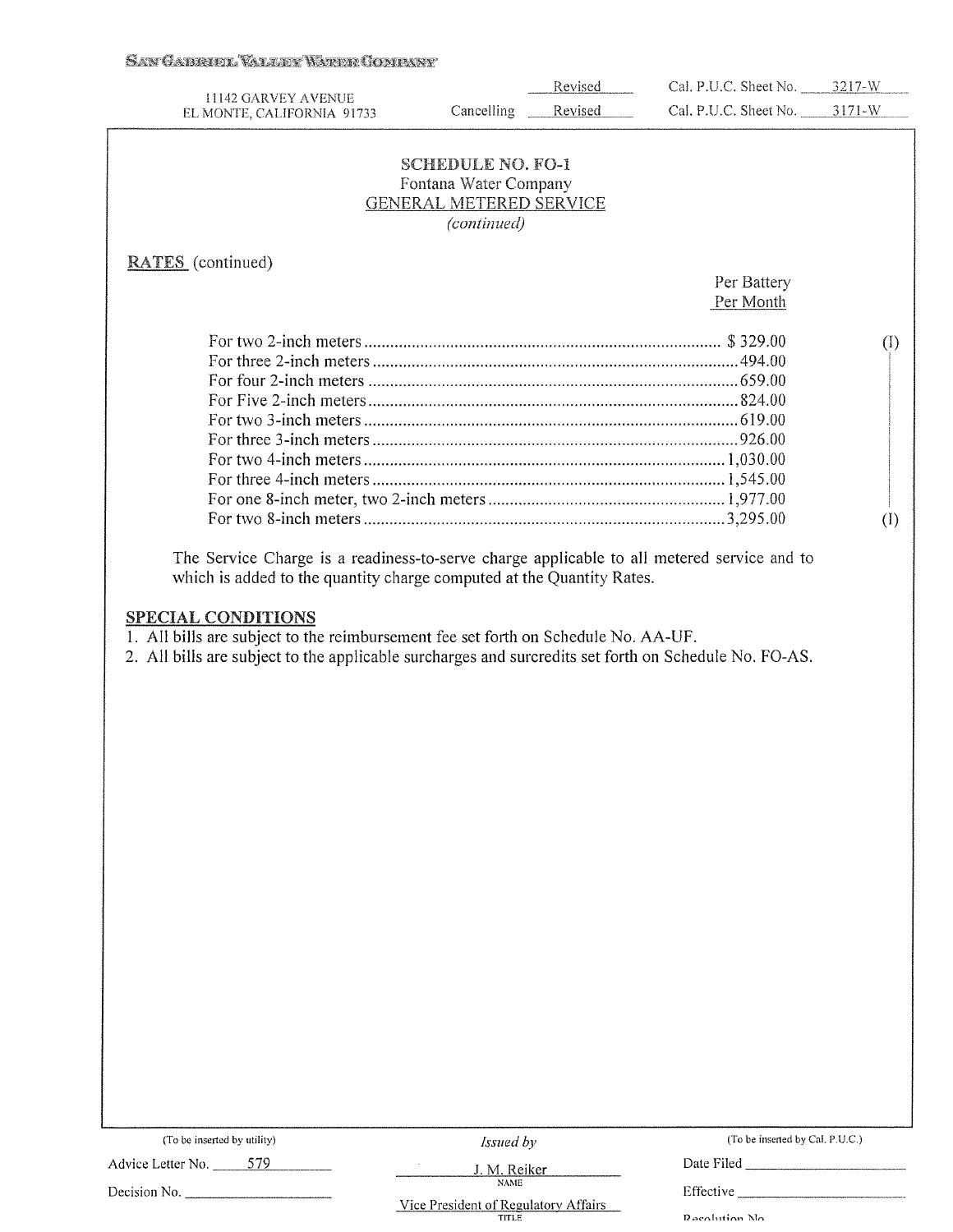| 11142 GARVEY AVENUE<br>EL MONTE, CALIFORNIA 91733                                                                                                                                                                                                                   | Cancelling                                         | Revised<br>Revised | Cal. P.U.C. Sheet No. 3218-W<br>Cal. P.U.C. Sheet No.                      | 3179-W                 |
|---------------------------------------------------------------------------------------------------------------------------------------------------------------------------------------------------------------------------------------------------------------------|----------------------------------------------------|--------------------|----------------------------------------------------------------------------|------------------------|
| GENERAL METERED SERVICE - CONSERVATION RATES                                                                                                                                                                                                                        | <b>SCHEDULE NO. FO-1C</b><br>Fontana Water Company |                    |                                                                            |                        |
| <b>APPLICABILITY</b><br>Applicable to all metered Residential customers, excluding apartments, trailer parks, and any<br>other facility in which Residential customers receive service through a master meter.<br><b>TERRITORY</b>                                  |                                                    |                    |                                                                            |                        |
|                                                                                                                                                                                                                                                                     |                                                    |                    |                                                                            |                        |
| Portions of Fontana, Rancho Cucamonga, Rialto, and vicinity, San Bernardino County.<br><b>RATES</b><br><b>Quantity Rates:</b>                                                                                                                                       |                                                    |                    |                                                                            |                        |
|                                                                                                                                                                                                                                                                     |                                                    |                    |                                                                            | $\rm (I)$<br>$\rm (I)$ |
| Service Charges:<br><b>SPECIAL CONDITIONS</b><br>1. All bills are subject to the reimbursement fee set forth on Schedule No. AA-UF.<br>All bills are subject to the applicable surcharges and surcredits set forth on Schedule No. FO-AS.<br>2.<br>$\sum_{i=1}^{n}$ |                                                    |                    | Per Meter<br>Per Month<br>$\sum_{i=1}^{n}$ be inverted by $\sum_{i=1}^{n}$ | (1)<br>(1)             |

Advice Letter No. \_ \_,5"-'7-"-9 \_\_\_ \_

Decision No. \_\_\_\_\_\_\_ \_

*Issued by* 

Date Filed \_\_\_\_\_\_\_\_ \_

J. M. Reiker Effective \_\_\_\_\_\_\_\_ \_

Vice President of Regulatory Affairs<br>TITLE

Resolution No.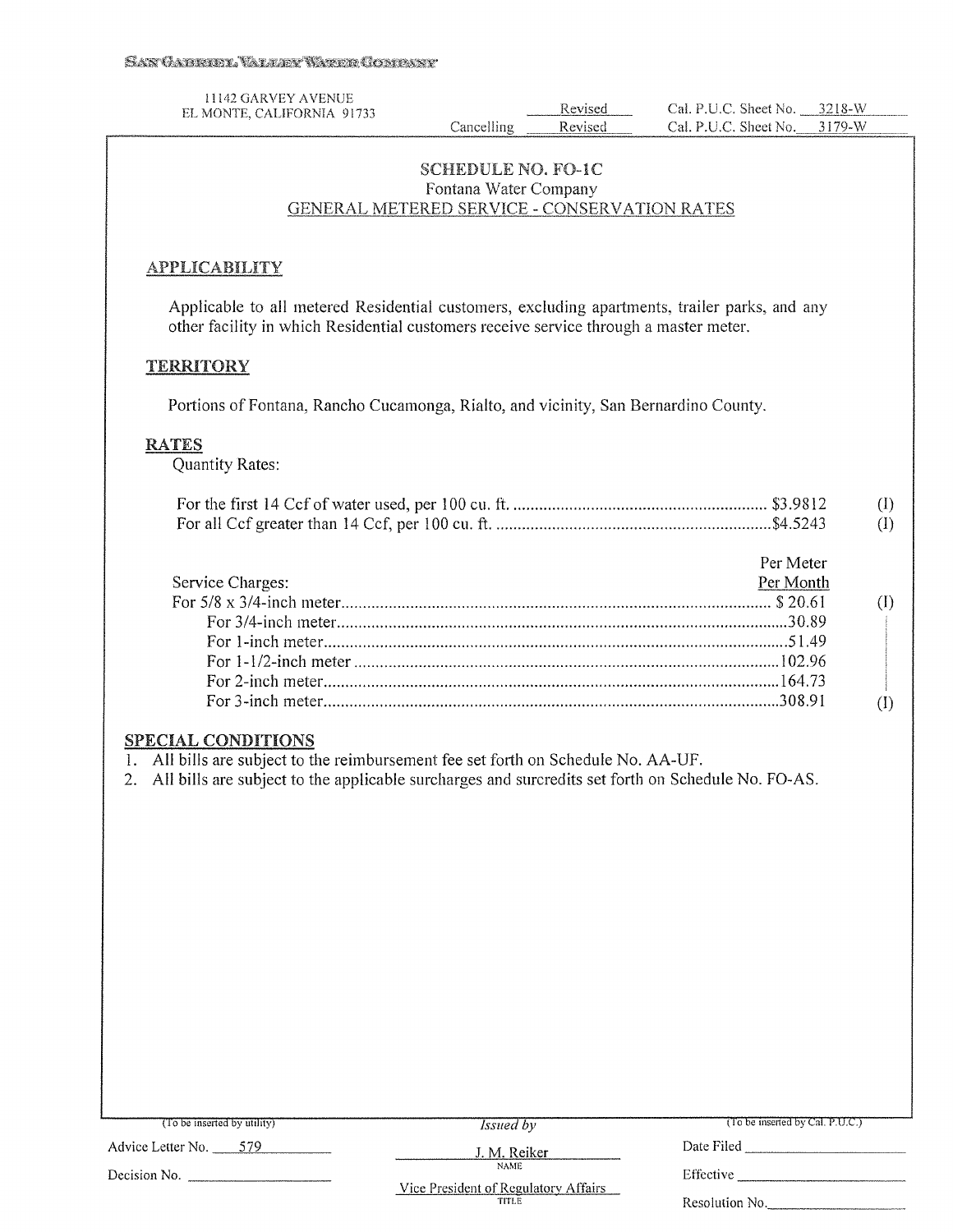| 1142 GARVEY AVENUE         |            | Revised | Sheet No.<br>Cal. P.U.C. |  |
|----------------------------|------------|---------|--------------------------|--|
| EL MONTE, CALIFORNIA 91733 | Cancelling |         | Sheet No.<br>Cal P.U     |  |
|                            |            |         |                          |  |

#### **SCHEDULE NO. FO-4** Fontana Water Company PRIVATE FIRE SERVICE

### **APPLICABILITY**

Applicable to water service furnished to private fire systems and to private fire hydrants.

### **TERRITORY**

Portions of Fontana, Rancho Cucamonga, Rialto and vicinity, San Bernardino County.

| RATE | Per Service<br>Per Month |
|------|--------------------------|
|      |                          |

(I)

### SPECIAL CONDITIONS

- 1. The customer will pay, without refund, the entire cost of the private fire service facilities.
- 2. The private fire service facilities shall be installed by the utility or under the utility's direction and shall be the sole property and subject to the control of the utility, with the right to alter, repair, replace and the right to remove upon discontinuance of service.
- 3. The minimum diameter for the private fire service connection will be 4-inches. The maximum diameter shall not be larger than the diameter of the water main to which the private fire service facilities are attached unless said main is circulating, in which case with the approval of the utility the maximum diameter may be larger by not more than 2-inches than the diameter of said circulating main.
- 4. If a water main of adequate size is not available adjacent to the premises to be served, then a new main from the nearest existing main of adequate size will be installed by the utility at the cost of the customer. Such cost shall not be subject to refund.
- 5. The private fire service facilities will include a detector check valve or other similar device acceptable to the utility which will indicate the use of water. The facilities may be located within the customer's premises or within public right of way adjacent thereto. Where located within the premises, the utility and its duly authorized agents shall have the right of ingress to and egress from the premises for all purposes related to said facilities. In the event the installation is solely a private fire hydrant facility, the requirement for a detector

|                             |     | $\sim$ . The measurement is served as placement in Tablement inventory, the stationizer of a served in<br>check valve or other similar device may be waived.                                                                                                                                     |                                 |
|-----------------------------|-----|--------------------------------------------------------------------------------------------------------------------------------------------------------------------------------------------------------------------------------------------------------------------------------------------------|---------------------------------|
|                             |     | (continued)                                                                                                                                                                                                                                                                                      |                                 |
|                             |     |                                                                                                                                                                                                                                                                                                  |                                 |
|                             |     |                                                                                                                                                                                                                                                                                                  |                                 |
| (To be inserted by utility) |     | Issued by                                                                                                                                                                                                                                                                                        | (To be inserted by Cal. P.U.C.) |
| Advice Letter No. _______   | 579 | J. M. Reiker                                                                                                                                                                                                                                                                                     | Date Filed                      |
| Decision No.                |     | NAME<br>$\mathbf{v}$ , and $\mathbf{v}$ , and $\mathbf{v}$ , and $\mathbf{v}$ , and $\mathbf{v}$ , and $\mathbf{v}$ , and $\mathbf{v}$ , and $\mathbf{v}$ , and $\mathbf{v}$ , and $\mathbf{v}$ , and $\mathbf{v}$ , and $\mathbf{v}$ , and $\mathbf{v}$ , and $\mathbf{v}$ , and $\mathbf{v}$ , | Effective                       |

Vice President of Regulatorv Affairs TITLE

Recolution Mo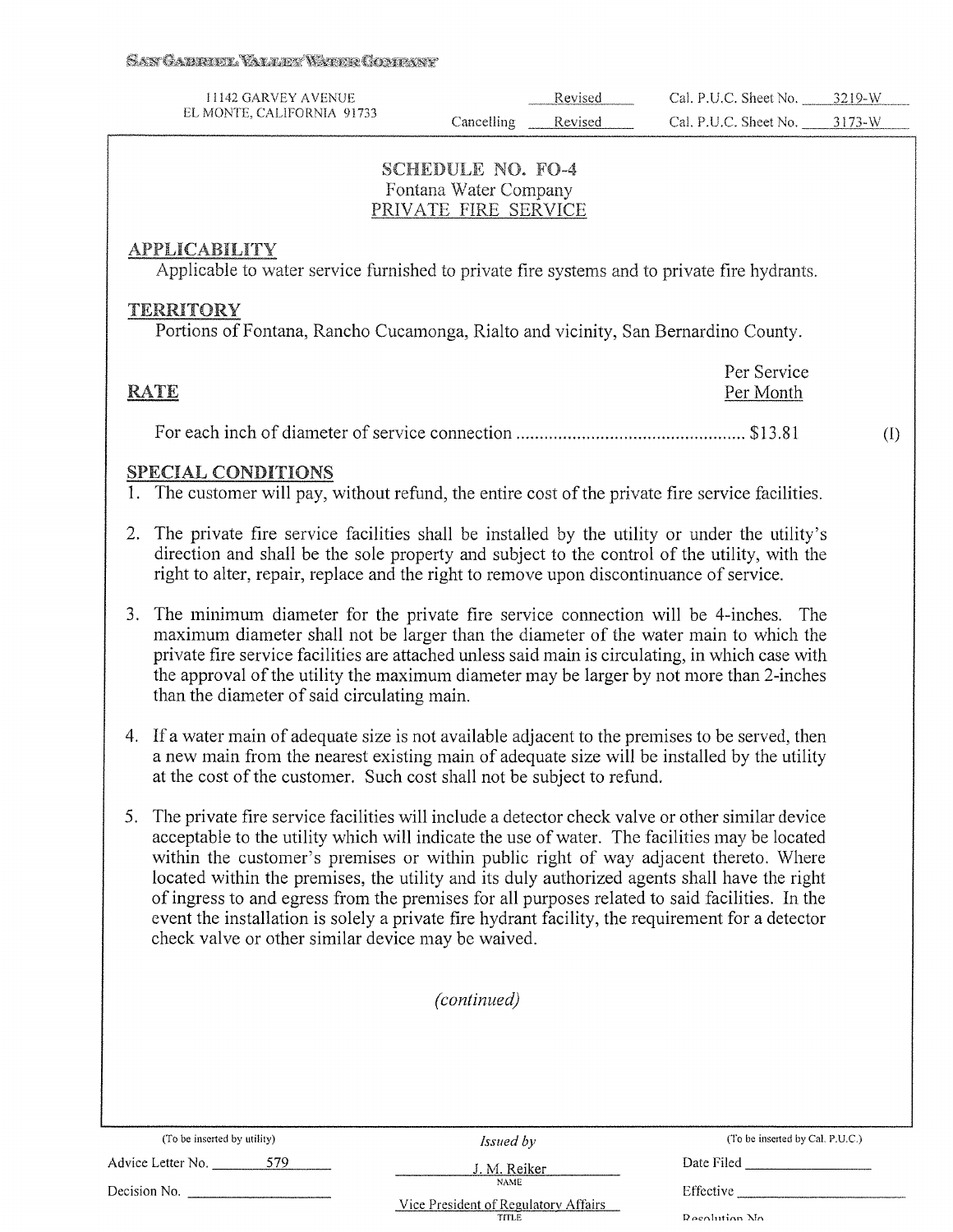| 11142 GARVEY AVENUE<br>EL MONTE, CALIFORNIA 91733                                   |                                                               | Revised                        | Cal. P.U.C. Sheet No. 3220-W |            |
|-------------------------------------------------------------------------------------|---------------------------------------------------------------|--------------------------------|------------------------------|------------|
|                                                                                     | Cancelling                                                    | Revised                        | Cal. P.U.C. Sheet No. 3180-W |            |
|                                                                                     | <b>SCHEDULE NO. FO-6</b><br>Fontana Water Company Tariff Area | RECYCLED WATER METERED SERVICE |                              |            |
| <b>APPLICABILITY</b>                                                                |                                                               |                                |                              |            |
| Applicable to all recycled water metered service.                                   |                                                               |                                |                              |            |
| <b>TERRITORY</b>                                                                    |                                                               |                                |                              |            |
| Portions of Fontana, Rancho Cucamonga, Rialto, and vicinity, San Bernardino County. |                                                               |                                |                              |            |
| <b>RATES</b>                                                                        |                                                               |                                |                              |            |
| <b>Quantity Rates:</b>                                                              |                                                               |                                |                              |            |
|                                                                                     |                                                               |                                |                              | (1)        |
| Service Charge:                                                                     |                                                               |                                | Per Meter<br>Per Month       | (1)<br>(1) |
|                                                                                     |                                                               |                                |                              |            |

*(continued)* 

Advice Letter No. 579

Decision No. -------- **NAME** 

*Issued by*  J.M. Reiker Date Filed \_\_\_\_\_\_\_\_ \_

(To be inserted by utility)  $Is \text{ and } by$  (To be inserted by Cal. P.U.C.)

Effective \_\_\_\_\_\_ Dacolution Mo

Vice President of Regulatory Affairs<br>TITLE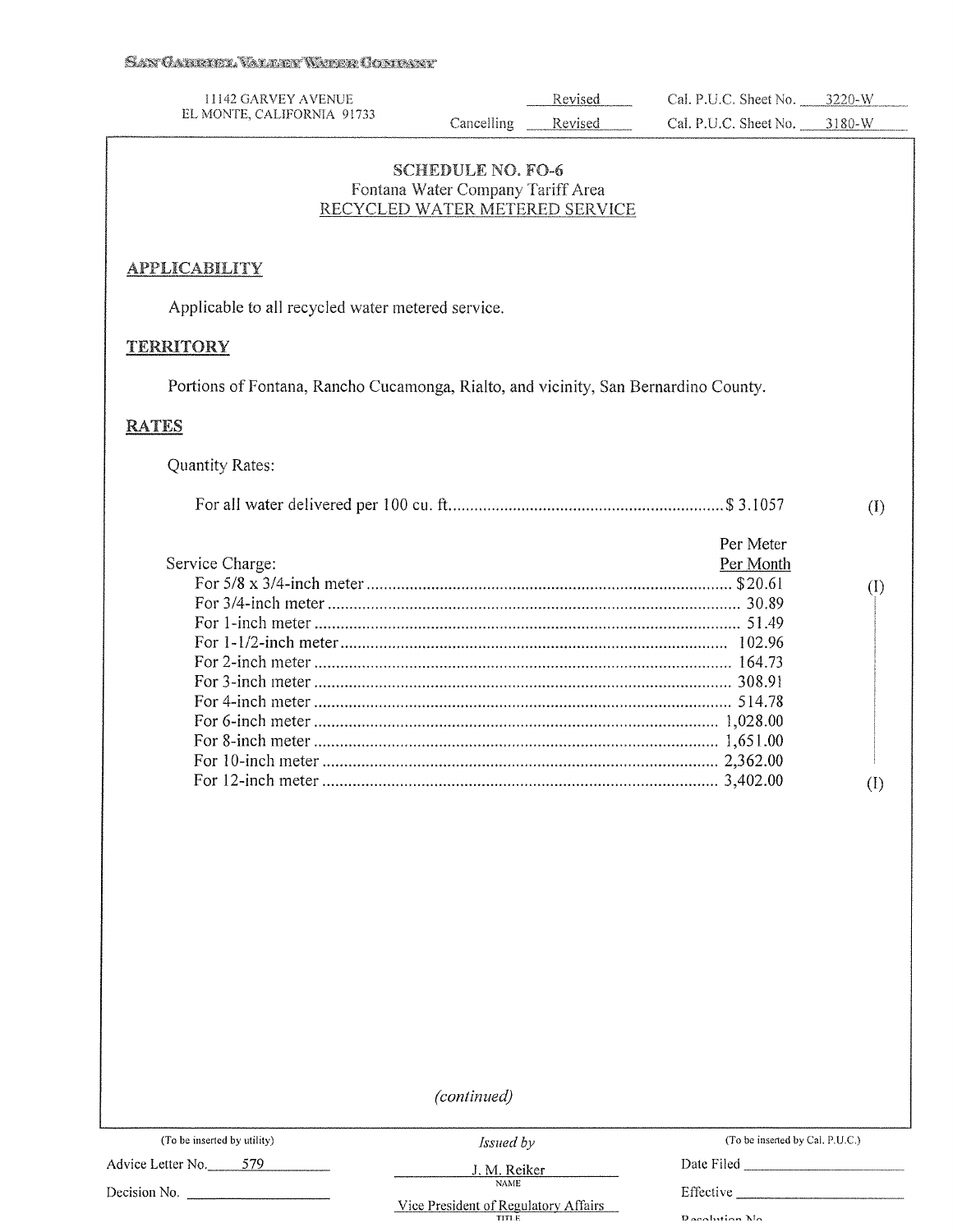#### SAN GABRIEL VALLER WATER GOMBANY

| 11142 GARVEY AVENUE<br>EL MONTE, CALIFORNIA 91733                                                                                                                                                                                                                                                                                                                                                                                                                                                                                                                                                                                                                                                                                                                                                                                                                                                        | Revised | Cal. P.U.C. Sheet No. 3221-W |                                                          |
|----------------------------------------------------------------------------------------------------------------------------------------------------------------------------------------------------------------------------------------------------------------------------------------------------------------------------------------------------------------------------------------------------------------------------------------------------------------------------------------------------------------------------------------------------------------------------------------------------------------------------------------------------------------------------------------------------------------------------------------------------------------------------------------------------------------------------------------------------------------------------------------------------------|---------|------------------------------|----------------------------------------------------------|
| Cancelling                                                                                                                                                                                                                                                                                                                                                                                                                                                                                                                                                                                                                                                                                                                                                                                                                                                                                               | Revised | Cal. P.U.C. Sheet No. 3175-W |                                                          |
| <b>SCHEDULE NO. FO-6</b><br>Fontana Water Company Tariff Area<br>RECYCLED WATER METERED SERVICE<br>(continued)<br>$RATES - (continued)$                                                                                                                                                                                                                                                                                                                                                                                                                                                                                                                                                                                                                                                                                                                                                                  |         | Per Battery<br>Per Month     |                                                          |
| The Service Charge is a readiness-to-serve charge which is applicable to all metered service and to<br>which is added the charge for reclaimed water used computed at the Quantity Rates.<br><b>SPECIAL CONDITIONS</b>                                                                                                                                                                                                                                                                                                                                                                                                                                                                                                                                                                                                                                                                                   |         | 1,977.00<br>3,295.00         | $\left( \mathrm{I}\right)$<br>$\left( \mathrm{I}\right)$ |
| 1.<br>The Quantity Rate is set at 75% of the Quantity Rate of Schedule No. FO-1.<br>The customer is responsible for compliance with all local, state, and federal rules and regulations<br>2.<br>that apply to the use of recycled water on the customer's premises.<br>The utility will supply only such recycled water at such pressure as may be available from time to<br>3.<br>time from the recycled water system. The customer shall indemnify the utility and save it harmless<br>against any and all claims arising out of service under this schedule and shall further agree to make<br>no claims against the utility for any loss or damage resulting from service under this schedule.<br>All bills are subject to the reimbursement fee set forth on Schedule No. AA-UF.<br>4.<br>5.<br>All bills are subject to the applicable surcharges and surcredits set forth on Schedule No. FO-AS. |         |                              |                                                          |

(To be inserted by utility) *Issued by* (To be inserted by Cal. P.U.C.)

Advice Letter No. 579 J. M. Reiker Date Filed Date Filed

Decision No. \_\_\_\_\_\_\_ \_ Effective \_\_\_\_\_\_\_\_ \_

Vice President of Regulatory Affairs **TIT! F** 

Daenlution No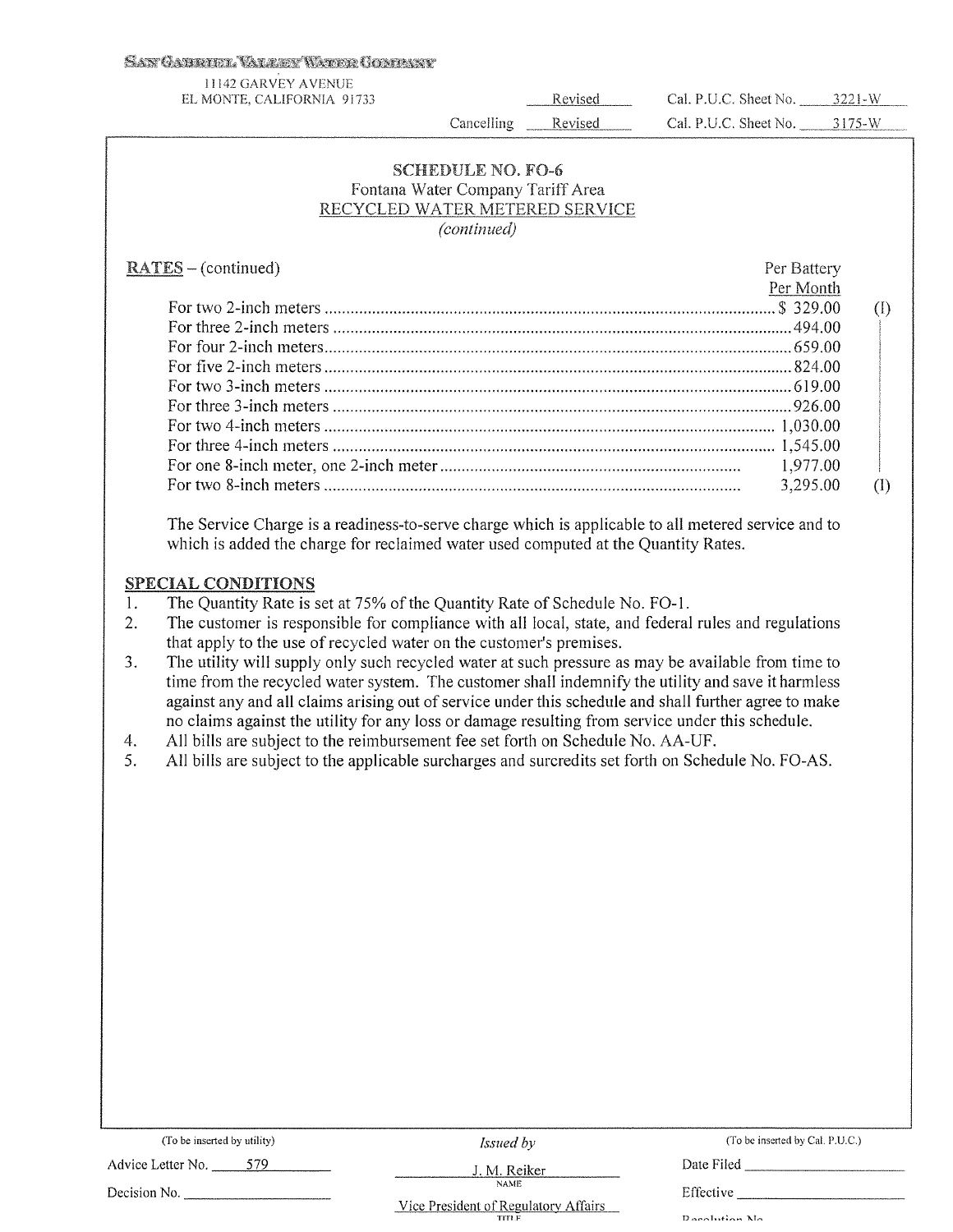| 11142 GARVEY AVENUE                                                                                                                                                                                                                 |                                      |                      |                              |            |
|-------------------------------------------------------------------------------------------------------------------------------------------------------------------------------------------------------------------------------------|--------------------------------------|----------------------|------------------------------|------------|
|                                                                                                                                                                                                                                     |                                      | Revised              | Cal. P.U.C. Sheet No. 3222-W |            |
| EL MONTE, CALIFORNIA 91733                                                                                                                                                                                                          | Cancelling                           | Revised              | Cal. P.U.C. Sheet No.        | $3181 - W$ |
|                                                                                                                                                                                                                                     | PRELIMINARY STATEMENT<br>(Continued) |                      |                              |            |
| H2. Water Revenue Adjustment Mechanism (WRAM) Memorandum Account for the<br><b>Fontana Water Company Division</b>                                                                                                                   |                                      |                      |                              |            |
| 1. Purpose: The purpose of this memorandum account is to track the Quantity Rate revenues collected<br>under Schedule FO-1C tiered rates against the revenues that would have been collected under a single<br>block Quantity Rate. |                                      |                      |                              |            |
| The following entries will be made monthly to the WRAM memorandum Account in the Fontana<br>2.<br>Water Company division:                                                                                                           |                                      |                      |                              |            |
| a. The recorded revenues collected through the tiered Quantity Rate under Schedule No. FO-1C<br>(debit).                                                                                                                            |                                      |                      |                              |            |
| b. The calculated revenues that would have been collected under a single block Quantity Rate for the                                                                                                                                |                                      |                      |                              |            |
| same water usage as in 2a above (credit).<br>c. The CPUC-adopted Quantity Rates (\$/Ccf) to be used in calculating the revenues for 2a and 2b                                                                                       |                                      |                      |                              |            |
| above are as follows:                                                                                                                                                                                                               |                                      |                      |                              |            |
|                                                                                                                                                                                                                                     |                                      |                      |                              |            |
|                                                                                                                                                                                                                                     |                                      | 0-14 Ccf/mo.         | Over 14 Ccf/mo.              |            |
| <b>Effective Date</b>                                                                                                                                                                                                               | <b>Single Block Rate</b>             | Tier 1 Rate          | Tier 2 Rate                  |            |
| July 1, 2020                                                                                                                                                                                                                        | \$3.4331                             | \$3.2881             | \$3.7813                     |            |
| August 19, 2020                                                                                                                                                                                                                     | \$3.5200                             | \$3.3750             | \$3.8682                     |            |
| January 1, 2021                                                                                                                                                                                                                     | \$3.5705                             | \$3.4255             | \$3.9187                     |            |
| July 1, 2021                                                                                                                                                                                                                        | \$3.8330                             | \$3.6773             | \$4.2068                     |            |
|                                                                                                                                                                                                                                     |                                      |                      |                              |            |
|                                                                                                                                                                                                                                     |                                      |                      |                              |            |
| January 1, 2022                                                                                                                                                                                                                     | \$3.9551<br>\$3.9611                 | \$3.7994<br>\$3.8051 | \$4.3289<br>\$4.3354         |            |
| January 1, 2022<br>January 1, 2022                                                                                                                                                                                                  | \$4.0431                             | \$3.8871             | \$4.4174                     |            |

4. The memorandum account will terminate when so ordered in a CPUC general rate case decision, at which time any remaining debit (undercollection) or credit (overcollection) balance will be amortized through a rate surcharge or surcredit.

*Authorization: Established pursuant to D.10-04-031, Ordering Paragraph 4; and Advice Letter 385* 

| (To be inserted by utility) | <i>Issued by</i>                               | (To be inserted by Cal. P.U.C.) |
|-----------------------------|------------------------------------------------|---------------------------------|
| 579<br>Advice Letter No.    | J. M. Reiker                                   | Date Filed                      |
| Decision No.                | <b>NAME</b>                                    | Effective                       |
|                             | Vice President of Regulatory Affairs<br>TITLE. | <b>Desphition No.</b>           |